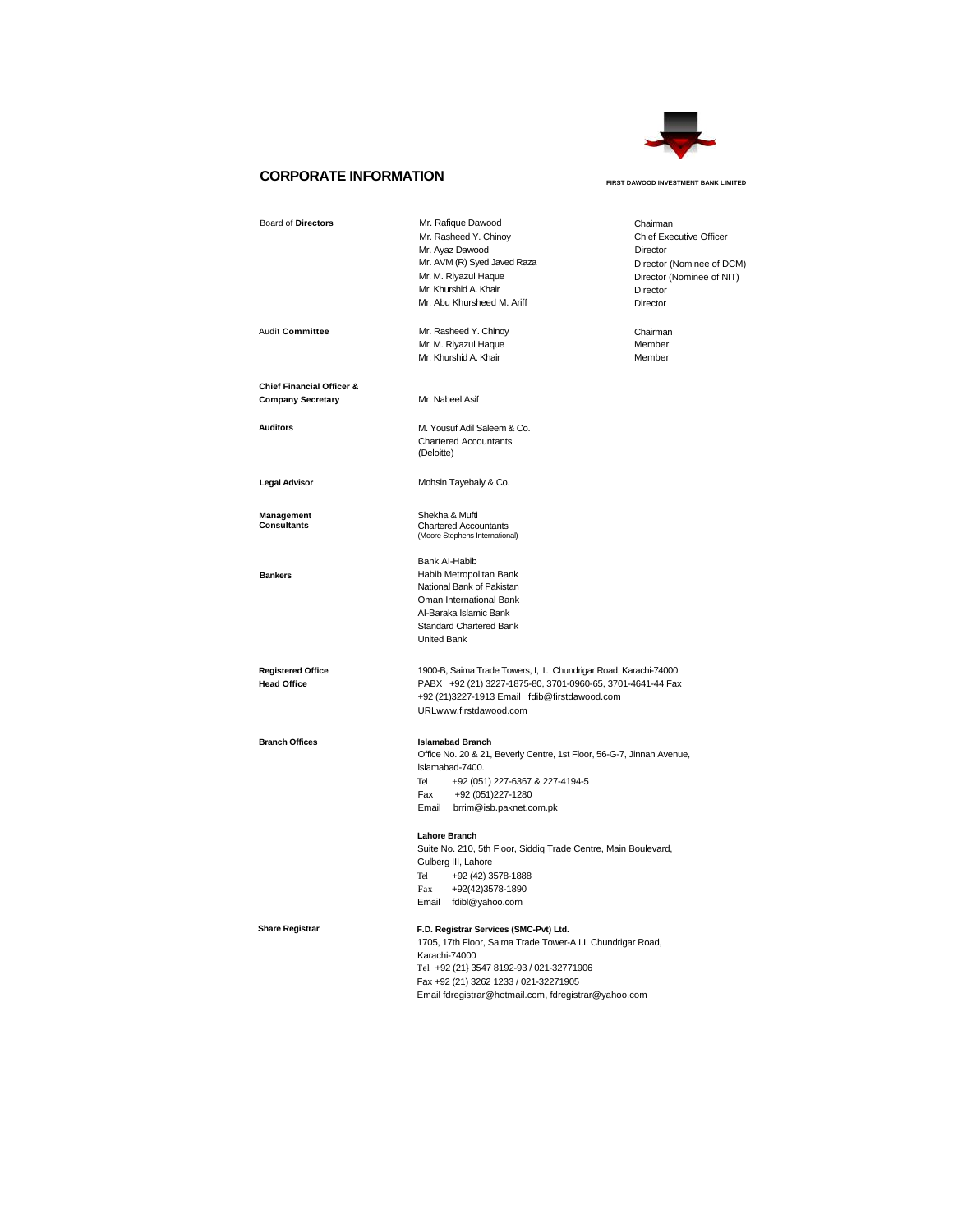# **DIRECTORS' REPORT**

# **IN THE NAME OF ALLAH THE MOST COMPASSIONATE, THE MOST MERCIFUL**

Dear Shareholders,

The Board of Directors of First Dawood Investment Bank Limited ("FDIB" or the "Company") is pleased to present the unaudited first quarter interim financial statements of the Company for the period ended September 30, 2012.

Your company during the period under review recorded after-tax profit of Rs.109.61 million as compared to loss of Rs.40.69 million during corresponding period last year. Gross revenue for the quarter is Rs.5.84 million as compared to Rs.4.89 million during corresponding three months in last year. Financial charges drastically reduced to Rs.4.12 million from Rs.11.40 million as compared to corresponding period. The main factor of this reduction was settlement of liabilities, and restructuring a small portion on softer terms.

During the period under report the management has directed its concentration to adequate recoveries from problem loans, and gear up itself for normal business activities.

We are aware of the challenges ahead but we look forward to the future with confidence and expect that your company will be a revenue generating company through new business initiatives which have the approval of the Board of Directors and the company is in process for feasibility for these new businesses projects.

The Board of Directors acknowledges and appreciates the collective effort and contribution of all staff members and management. We also take this opportunity to express our gratitude to SECP, our valued customers, business partners, other stakeholders, shareholders and particularly our creditors for their continued patience, confidence and patronage.

November 7, 2012 Karachi.

> On behalf of the Board of Directors  **First Dawood Investment Bank Ltd**

> > **Rasheed Y. Chinoy** Chief Executive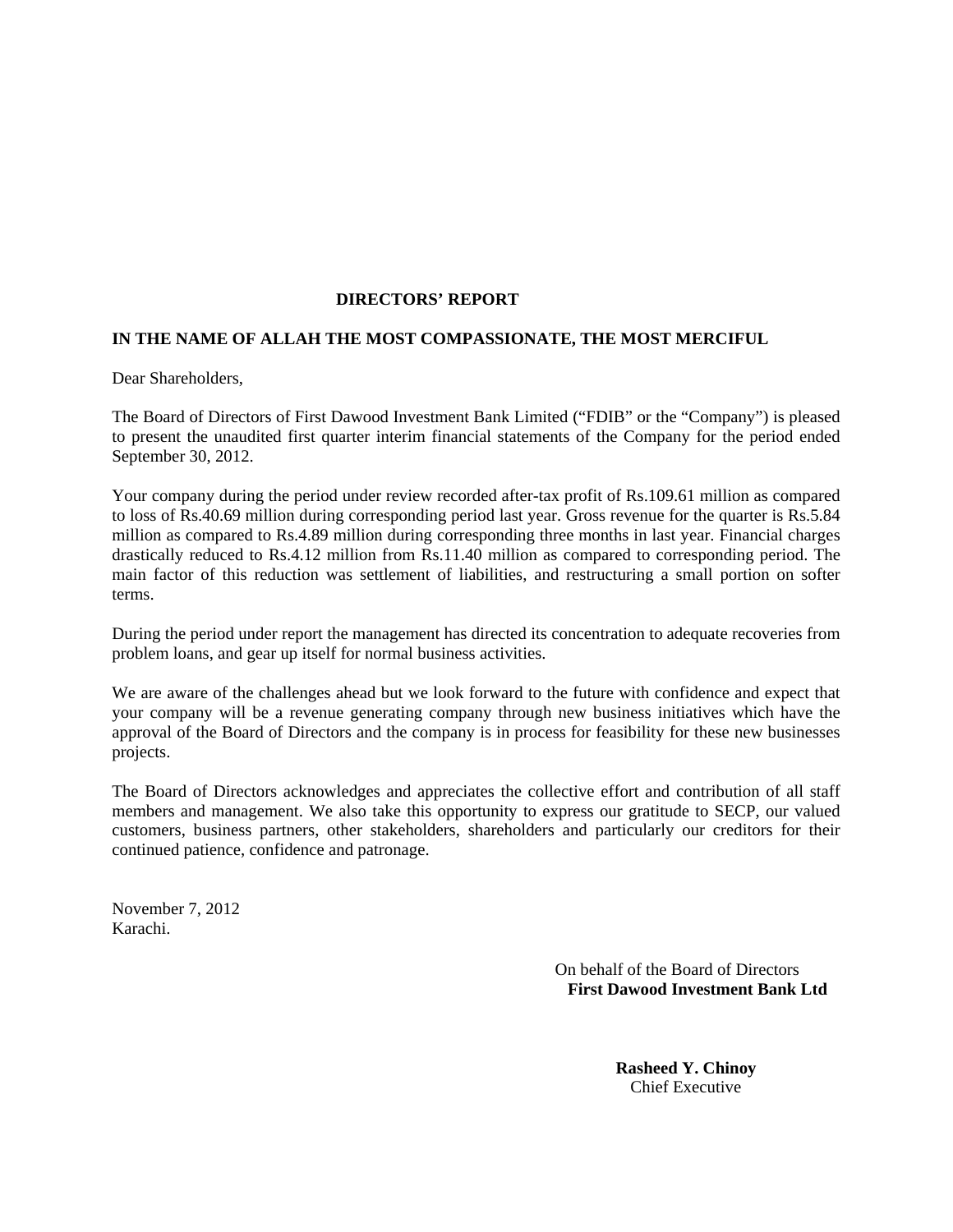# *FIRST DAWOOD INVESTMENT BANK LIMITED CONDENSED INTERIM BALANCE SHEET AS AT SEPTEMBER 30, 2012*

| June 30<br>September 30<br>2012<br>2012<br><b>Note</b><br><b>Rupees</b><br>6,122,391<br>7,486,509<br>5<br>Property and equipment<br>Investment properties<br>70,095,000<br>70,095,000<br>6<br>Net investment in lease finance<br>7<br>61,007,530<br>61,007,530<br>8<br>Long-term investments<br>186,967,509<br>186,929,237<br>9<br>Long-term finances<br>10,050,917<br>10,062,306<br>Long-term loans<br>200,827<br>240,797<br>Long-term deposits<br>3,500,000<br>3,500,000<br>Deferred tax asset<br>198,893,526<br>129,746,665<br>536,837,700<br>469,068,044<br>Current portion of non-current assets<br>10<br>352,990,079<br>362,640,338<br>Short term investments<br>33,736,257<br>11<br>62,596,619<br>Placements and finances<br>12<br>75,475,649<br>75,475,649<br>10,999,999<br>Advance against lease commitments<br>7,999,999<br>Advances and prepayments<br>10,099,053<br>9,186,632<br>Mark-up accrued<br>1,583,736<br>762,053<br><b>Other Asset</b><br>4,500,000<br>4,500,000<br>Other receivables<br>34,325,098<br>47,637,883<br>Cash and bank balances<br>100,010,469<br>139,860,361<br>649,580,702<br>684,799,172<br>1,153,867,216<br>1,186,418,402<br><b>EQUITY AND LIABILITIES</b><br><b>SHARE CAPITAL AND RESERVES</b><br>Ordinary shares<br>626,492,900<br>626,492,900<br>Preference shares<br>715,833,540<br>715,833,540<br>1,342,326,440<br>1,342,326,440<br>Reserves<br>333,744,789<br>333,744,789<br><b>Accumulated loss</b><br>(1,421,405,420)<br>(1,465,185,983)<br>254,665,809<br>210,885,246<br>Deficit on revaluation of investments<br>(9,987,869)<br>(9,987,869)<br>244,677,940<br>200,897,377<br><b>NON CURRENT LIABILITIES</b><br>277,663,068<br>277,663,068<br>Long-term loans<br>13<br>6,232,126<br>6,232,126<br>Long-term deposits<br>283,895,194<br>283,895,194<br><b>CURRENT LIABILITIES</b><br>Current portion of long term liabilities<br>339,773,458<br>353,224,560<br>14<br>Mark-up accrued<br>49,316,029<br>51,607,649<br>Short-term borrowings<br>15<br>81,418,223<br>81,418,223<br>Certificates of investment<br>16<br>100,000,000<br>107,250,000<br>Accrued and other liabilities<br>83,545,938<br>76, 365, 833<br>Taxation<br>1,500,000<br>1,500,000<br>657,845,268<br>669,074,645<br>17<br><b>Contingencies and commitments</b><br>1,186,418,402<br>1,153,867,216 | 119 ліі 9121 і Екибек 90, 2012 | <b>Un Audited</b> | <b>Audited</b> |
|-------------------------------------------------------------------------------------------------------------------------------------------------------------------------------------------------------------------------------------------------------------------------------------------------------------------------------------------------------------------------------------------------------------------------------------------------------------------------------------------------------------------------------------------------------------------------------------------------------------------------------------------------------------------------------------------------------------------------------------------------------------------------------------------------------------------------------------------------------------------------------------------------------------------------------------------------------------------------------------------------------------------------------------------------------------------------------------------------------------------------------------------------------------------------------------------------------------------------------------------------------------------------------------------------------------------------------------------------------------------------------------------------------------------------------------------------------------------------------------------------------------------------------------------------------------------------------------------------------------------------------------------------------------------------------------------------------------------------------------------------------------------------------------------------------------------------------------------------------------------------------------------------------------------------------------------------------------------------------------------------------------------------------------------------------------------------------------------------------------------------------------------------------------------------------------------------------------------------------------------------------------------------------------------------------------|--------------------------------|-------------------|----------------|
|                                                                                                                                                                                                                                                                                                                                                                                                                                                                                                                                                                                                                                                                                                                                                                                                                                                                                                                                                                                                                                                                                                                                                                                                                                                                                                                                                                                                                                                                                                                                                                                                                                                                                                                                                                                                                                                                                                                                                                                                                                                                                                                                                                                                                                                                                                             |                                |                   |                |
|                                                                                                                                                                                                                                                                                                                                                                                                                                                                                                                                                                                                                                                                                                                                                                                                                                                                                                                                                                                                                                                                                                                                                                                                                                                                                                                                                                                                                                                                                                                                                                                                                                                                                                                                                                                                                                                                                                                                                                                                                                                                                                                                                                                                                                                                                                             |                                |                   |                |
|                                                                                                                                                                                                                                                                                                                                                                                                                                                                                                                                                                                                                                                                                                                                                                                                                                                                                                                                                                                                                                                                                                                                                                                                                                                                                                                                                                                                                                                                                                                                                                                                                                                                                                                                                                                                                                                                                                                                                                                                                                                                                                                                                                                                                                                                                                             | <b>ASSETS</b>                  |                   |                |
|                                                                                                                                                                                                                                                                                                                                                                                                                                                                                                                                                                                                                                                                                                                                                                                                                                                                                                                                                                                                                                                                                                                                                                                                                                                                                                                                                                                                                                                                                                                                                                                                                                                                                                                                                                                                                                                                                                                                                                                                                                                                                                                                                                                                                                                                                                             | <b>NON-CURRENT ASSETS</b>      |                   |                |
|                                                                                                                                                                                                                                                                                                                                                                                                                                                                                                                                                                                                                                                                                                                                                                                                                                                                                                                                                                                                                                                                                                                                                                                                                                                                                                                                                                                                                                                                                                                                                                                                                                                                                                                                                                                                                                                                                                                                                                                                                                                                                                                                                                                                                                                                                                             |                                |                   |                |
|                                                                                                                                                                                                                                                                                                                                                                                                                                                                                                                                                                                                                                                                                                                                                                                                                                                                                                                                                                                                                                                                                                                                                                                                                                                                                                                                                                                                                                                                                                                                                                                                                                                                                                                                                                                                                                                                                                                                                                                                                                                                                                                                                                                                                                                                                                             |                                |                   |                |
|                                                                                                                                                                                                                                                                                                                                                                                                                                                                                                                                                                                                                                                                                                                                                                                                                                                                                                                                                                                                                                                                                                                                                                                                                                                                                                                                                                                                                                                                                                                                                                                                                                                                                                                                                                                                                                                                                                                                                                                                                                                                                                                                                                                                                                                                                                             |                                |                   |                |
|                                                                                                                                                                                                                                                                                                                                                                                                                                                                                                                                                                                                                                                                                                                                                                                                                                                                                                                                                                                                                                                                                                                                                                                                                                                                                                                                                                                                                                                                                                                                                                                                                                                                                                                                                                                                                                                                                                                                                                                                                                                                                                                                                                                                                                                                                                             |                                |                   |                |
|                                                                                                                                                                                                                                                                                                                                                                                                                                                                                                                                                                                                                                                                                                                                                                                                                                                                                                                                                                                                                                                                                                                                                                                                                                                                                                                                                                                                                                                                                                                                                                                                                                                                                                                                                                                                                                                                                                                                                                                                                                                                                                                                                                                                                                                                                                             |                                |                   |                |
|                                                                                                                                                                                                                                                                                                                                                                                                                                                                                                                                                                                                                                                                                                                                                                                                                                                                                                                                                                                                                                                                                                                                                                                                                                                                                                                                                                                                                                                                                                                                                                                                                                                                                                                                                                                                                                                                                                                                                                                                                                                                                                                                                                                                                                                                                                             |                                |                   |                |
|                                                                                                                                                                                                                                                                                                                                                                                                                                                                                                                                                                                                                                                                                                                                                                                                                                                                                                                                                                                                                                                                                                                                                                                                                                                                                                                                                                                                                                                                                                                                                                                                                                                                                                                                                                                                                                                                                                                                                                                                                                                                                                                                                                                                                                                                                                             |                                |                   |                |
|                                                                                                                                                                                                                                                                                                                                                                                                                                                                                                                                                                                                                                                                                                                                                                                                                                                                                                                                                                                                                                                                                                                                                                                                                                                                                                                                                                                                                                                                                                                                                                                                                                                                                                                                                                                                                                                                                                                                                                                                                                                                                                                                                                                                                                                                                                             |                                |                   |                |
|                                                                                                                                                                                                                                                                                                                                                                                                                                                                                                                                                                                                                                                                                                                                                                                                                                                                                                                                                                                                                                                                                                                                                                                                                                                                                                                                                                                                                                                                                                                                                                                                                                                                                                                                                                                                                                                                                                                                                                                                                                                                                                                                                                                                                                                                                                             |                                |                   |                |
|                                                                                                                                                                                                                                                                                                                                                                                                                                                                                                                                                                                                                                                                                                                                                                                                                                                                                                                                                                                                                                                                                                                                                                                                                                                                                                                                                                                                                                                                                                                                                                                                                                                                                                                                                                                                                                                                                                                                                                                                                                                                                                                                                                                                                                                                                                             | <b>CURRENT ASSETS</b>          |                   |                |
|                                                                                                                                                                                                                                                                                                                                                                                                                                                                                                                                                                                                                                                                                                                                                                                                                                                                                                                                                                                                                                                                                                                                                                                                                                                                                                                                                                                                                                                                                                                                                                                                                                                                                                                                                                                                                                                                                                                                                                                                                                                                                                                                                                                                                                                                                                             |                                |                   |                |
|                                                                                                                                                                                                                                                                                                                                                                                                                                                                                                                                                                                                                                                                                                                                                                                                                                                                                                                                                                                                                                                                                                                                                                                                                                                                                                                                                                                                                                                                                                                                                                                                                                                                                                                                                                                                                                                                                                                                                                                                                                                                                                                                                                                                                                                                                                             |                                |                   |                |
|                                                                                                                                                                                                                                                                                                                                                                                                                                                                                                                                                                                                                                                                                                                                                                                                                                                                                                                                                                                                                                                                                                                                                                                                                                                                                                                                                                                                                                                                                                                                                                                                                                                                                                                                                                                                                                                                                                                                                                                                                                                                                                                                                                                                                                                                                                             |                                |                   |                |
|                                                                                                                                                                                                                                                                                                                                                                                                                                                                                                                                                                                                                                                                                                                                                                                                                                                                                                                                                                                                                                                                                                                                                                                                                                                                                                                                                                                                                                                                                                                                                                                                                                                                                                                                                                                                                                                                                                                                                                                                                                                                                                                                                                                                                                                                                                             |                                |                   |                |
|                                                                                                                                                                                                                                                                                                                                                                                                                                                                                                                                                                                                                                                                                                                                                                                                                                                                                                                                                                                                                                                                                                                                                                                                                                                                                                                                                                                                                                                                                                                                                                                                                                                                                                                                                                                                                                                                                                                                                                                                                                                                                                                                                                                                                                                                                                             |                                |                   |                |
|                                                                                                                                                                                                                                                                                                                                                                                                                                                                                                                                                                                                                                                                                                                                                                                                                                                                                                                                                                                                                                                                                                                                                                                                                                                                                                                                                                                                                                                                                                                                                                                                                                                                                                                                                                                                                                                                                                                                                                                                                                                                                                                                                                                                                                                                                                             |                                |                   |                |
|                                                                                                                                                                                                                                                                                                                                                                                                                                                                                                                                                                                                                                                                                                                                                                                                                                                                                                                                                                                                                                                                                                                                                                                                                                                                                                                                                                                                                                                                                                                                                                                                                                                                                                                                                                                                                                                                                                                                                                                                                                                                                                                                                                                                                                                                                                             |                                |                   |                |
|                                                                                                                                                                                                                                                                                                                                                                                                                                                                                                                                                                                                                                                                                                                                                                                                                                                                                                                                                                                                                                                                                                                                                                                                                                                                                                                                                                                                                                                                                                                                                                                                                                                                                                                                                                                                                                                                                                                                                                                                                                                                                                                                                                                                                                                                                                             |                                |                   |                |
|                                                                                                                                                                                                                                                                                                                                                                                                                                                                                                                                                                                                                                                                                                                                                                                                                                                                                                                                                                                                                                                                                                                                                                                                                                                                                                                                                                                                                                                                                                                                                                                                                                                                                                                                                                                                                                                                                                                                                                                                                                                                                                                                                                                                                                                                                                             |                                |                   |                |
|                                                                                                                                                                                                                                                                                                                                                                                                                                                                                                                                                                                                                                                                                                                                                                                                                                                                                                                                                                                                                                                                                                                                                                                                                                                                                                                                                                                                                                                                                                                                                                                                                                                                                                                                                                                                                                                                                                                                                                                                                                                                                                                                                                                                                                                                                                             |                                |                   |                |
|                                                                                                                                                                                                                                                                                                                                                                                                                                                                                                                                                                                                                                                                                                                                                                                                                                                                                                                                                                                                                                                                                                                                                                                                                                                                                                                                                                                                                                                                                                                                                                                                                                                                                                                                                                                                                                                                                                                                                                                                                                                                                                                                                                                                                                                                                                             |                                |                   |                |
|                                                                                                                                                                                                                                                                                                                                                                                                                                                                                                                                                                                                                                                                                                                                                                                                                                                                                                                                                                                                                                                                                                                                                                                                                                                                                                                                                                                                                                                                                                                                                                                                                                                                                                                                                                                                                                                                                                                                                                                                                                                                                                                                                                                                                                                                                                             |                                |                   |                |
|                                                                                                                                                                                                                                                                                                                                                                                                                                                                                                                                                                                                                                                                                                                                                                                                                                                                                                                                                                                                                                                                                                                                                                                                                                                                                                                                                                                                                                                                                                                                                                                                                                                                                                                                                                                                                                                                                                                                                                                                                                                                                                                                                                                                                                                                                                             |                                |                   |                |
|                                                                                                                                                                                                                                                                                                                                                                                                                                                                                                                                                                                                                                                                                                                                                                                                                                                                                                                                                                                                                                                                                                                                                                                                                                                                                                                                                                                                                                                                                                                                                                                                                                                                                                                                                                                                                                                                                                                                                                                                                                                                                                                                                                                                                                                                                                             |                                |                   |                |
|                                                                                                                                                                                                                                                                                                                                                                                                                                                                                                                                                                                                                                                                                                                                                                                                                                                                                                                                                                                                                                                                                                                                                                                                                                                                                                                                                                                                                                                                                                                                                                                                                                                                                                                                                                                                                                                                                                                                                                                                                                                                                                                                                                                                                                                                                                             |                                |                   |                |
|                                                                                                                                                                                                                                                                                                                                                                                                                                                                                                                                                                                                                                                                                                                                                                                                                                                                                                                                                                                                                                                                                                                                                                                                                                                                                                                                                                                                                                                                                                                                                                                                                                                                                                                                                                                                                                                                                                                                                                                                                                                                                                                                                                                                                                                                                                             |                                |                   |                |
|                                                                                                                                                                                                                                                                                                                                                                                                                                                                                                                                                                                                                                                                                                                                                                                                                                                                                                                                                                                                                                                                                                                                                                                                                                                                                                                                                                                                                                                                                                                                                                                                                                                                                                                                                                                                                                                                                                                                                                                                                                                                                                                                                                                                                                                                                                             |                                |                   |                |
|                                                                                                                                                                                                                                                                                                                                                                                                                                                                                                                                                                                                                                                                                                                                                                                                                                                                                                                                                                                                                                                                                                                                                                                                                                                                                                                                                                                                                                                                                                                                                                                                                                                                                                                                                                                                                                                                                                                                                                                                                                                                                                                                                                                                                                                                                                             |                                |                   |                |
|                                                                                                                                                                                                                                                                                                                                                                                                                                                                                                                                                                                                                                                                                                                                                                                                                                                                                                                                                                                                                                                                                                                                                                                                                                                                                                                                                                                                                                                                                                                                                                                                                                                                                                                                                                                                                                                                                                                                                                                                                                                                                                                                                                                                                                                                                                             |                                |                   |                |
|                                                                                                                                                                                                                                                                                                                                                                                                                                                                                                                                                                                                                                                                                                                                                                                                                                                                                                                                                                                                                                                                                                                                                                                                                                                                                                                                                                                                                                                                                                                                                                                                                                                                                                                                                                                                                                                                                                                                                                                                                                                                                                                                                                                                                                                                                                             |                                |                   |                |
|                                                                                                                                                                                                                                                                                                                                                                                                                                                                                                                                                                                                                                                                                                                                                                                                                                                                                                                                                                                                                                                                                                                                                                                                                                                                                                                                                                                                                                                                                                                                                                                                                                                                                                                                                                                                                                                                                                                                                                                                                                                                                                                                                                                                                                                                                                             |                                |                   |                |
|                                                                                                                                                                                                                                                                                                                                                                                                                                                                                                                                                                                                                                                                                                                                                                                                                                                                                                                                                                                                                                                                                                                                                                                                                                                                                                                                                                                                                                                                                                                                                                                                                                                                                                                                                                                                                                                                                                                                                                                                                                                                                                                                                                                                                                                                                                             |                                |                   |                |
|                                                                                                                                                                                                                                                                                                                                                                                                                                                                                                                                                                                                                                                                                                                                                                                                                                                                                                                                                                                                                                                                                                                                                                                                                                                                                                                                                                                                                                                                                                                                                                                                                                                                                                                                                                                                                                                                                                                                                                                                                                                                                                                                                                                                                                                                                                             |                                |                   |                |
|                                                                                                                                                                                                                                                                                                                                                                                                                                                                                                                                                                                                                                                                                                                                                                                                                                                                                                                                                                                                                                                                                                                                                                                                                                                                                                                                                                                                                                                                                                                                                                                                                                                                                                                                                                                                                                                                                                                                                                                                                                                                                                                                                                                                                                                                                                             |                                |                   |                |
|                                                                                                                                                                                                                                                                                                                                                                                                                                                                                                                                                                                                                                                                                                                                                                                                                                                                                                                                                                                                                                                                                                                                                                                                                                                                                                                                                                                                                                                                                                                                                                                                                                                                                                                                                                                                                                                                                                                                                                                                                                                                                                                                                                                                                                                                                                             |                                |                   |                |
|                                                                                                                                                                                                                                                                                                                                                                                                                                                                                                                                                                                                                                                                                                                                                                                                                                                                                                                                                                                                                                                                                                                                                                                                                                                                                                                                                                                                                                                                                                                                                                                                                                                                                                                                                                                                                                                                                                                                                                                                                                                                                                                                                                                                                                                                                                             |                                |                   |                |
|                                                                                                                                                                                                                                                                                                                                                                                                                                                                                                                                                                                                                                                                                                                                                                                                                                                                                                                                                                                                                                                                                                                                                                                                                                                                                                                                                                                                                                                                                                                                                                                                                                                                                                                                                                                                                                                                                                                                                                                                                                                                                                                                                                                                                                                                                                             |                                |                   |                |
|                                                                                                                                                                                                                                                                                                                                                                                                                                                                                                                                                                                                                                                                                                                                                                                                                                                                                                                                                                                                                                                                                                                                                                                                                                                                                                                                                                                                                                                                                                                                                                                                                                                                                                                                                                                                                                                                                                                                                                                                                                                                                                                                                                                                                                                                                                             |                                |                   |                |
|                                                                                                                                                                                                                                                                                                                                                                                                                                                                                                                                                                                                                                                                                                                                                                                                                                                                                                                                                                                                                                                                                                                                                                                                                                                                                                                                                                                                                                                                                                                                                                                                                                                                                                                                                                                                                                                                                                                                                                                                                                                                                                                                                                                                                                                                                                             |                                |                   |                |
|                                                                                                                                                                                                                                                                                                                                                                                                                                                                                                                                                                                                                                                                                                                                                                                                                                                                                                                                                                                                                                                                                                                                                                                                                                                                                                                                                                                                                                                                                                                                                                                                                                                                                                                                                                                                                                                                                                                                                                                                                                                                                                                                                                                                                                                                                                             |                                |                   |                |
|                                                                                                                                                                                                                                                                                                                                                                                                                                                                                                                                                                                                                                                                                                                                                                                                                                                                                                                                                                                                                                                                                                                                                                                                                                                                                                                                                                                                                                                                                                                                                                                                                                                                                                                                                                                                                                                                                                                                                                                                                                                                                                                                                                                                                                                                                                             |                                |                   |                |
|                                                                                                                                                                                                                                                                                                                                                                                                                                                                                                                                                                                                                                                                                                                                                                                                                                                                                                                                                                                                                                                                                                                                                                                                                                                                                                                                                                                                                                                                                                                                                                                                                                                                                                                                                                                                                                                                                                                                                                                                                                                                                                                                                                                                                                                                                                             |                                |                   |                |
|                                                                                                                                                                                                                                                                                                                                                                                                                                                                                                                                                                                                                                                                                                                                                                                                                                                                                                                                                                                                                                                                                                                                                                                                                                                                                                                                                                                                                                                                                                                                                                                                                                                                                                                                                                                                                                                                                                                                                                                                                                                                                                                                                                                                                                                                                                             |                                |                   |                |
|                                                                                                                                                                                                                                                                                                                                                                                                                                                                                                                                                                                                                                                                                                                                                                                                                                                                                                                                                                                                                                                                                                                                                                                                                                                                                                                                                                                                                                                                                                                                                                                                                                                                                                                                                                                                                                                                                                                                                                                                                                                                                                                                                                                                                                                                                                             |                                |                   |                |

The annexed notes from 1 to 20 form an integral part of these financial statements.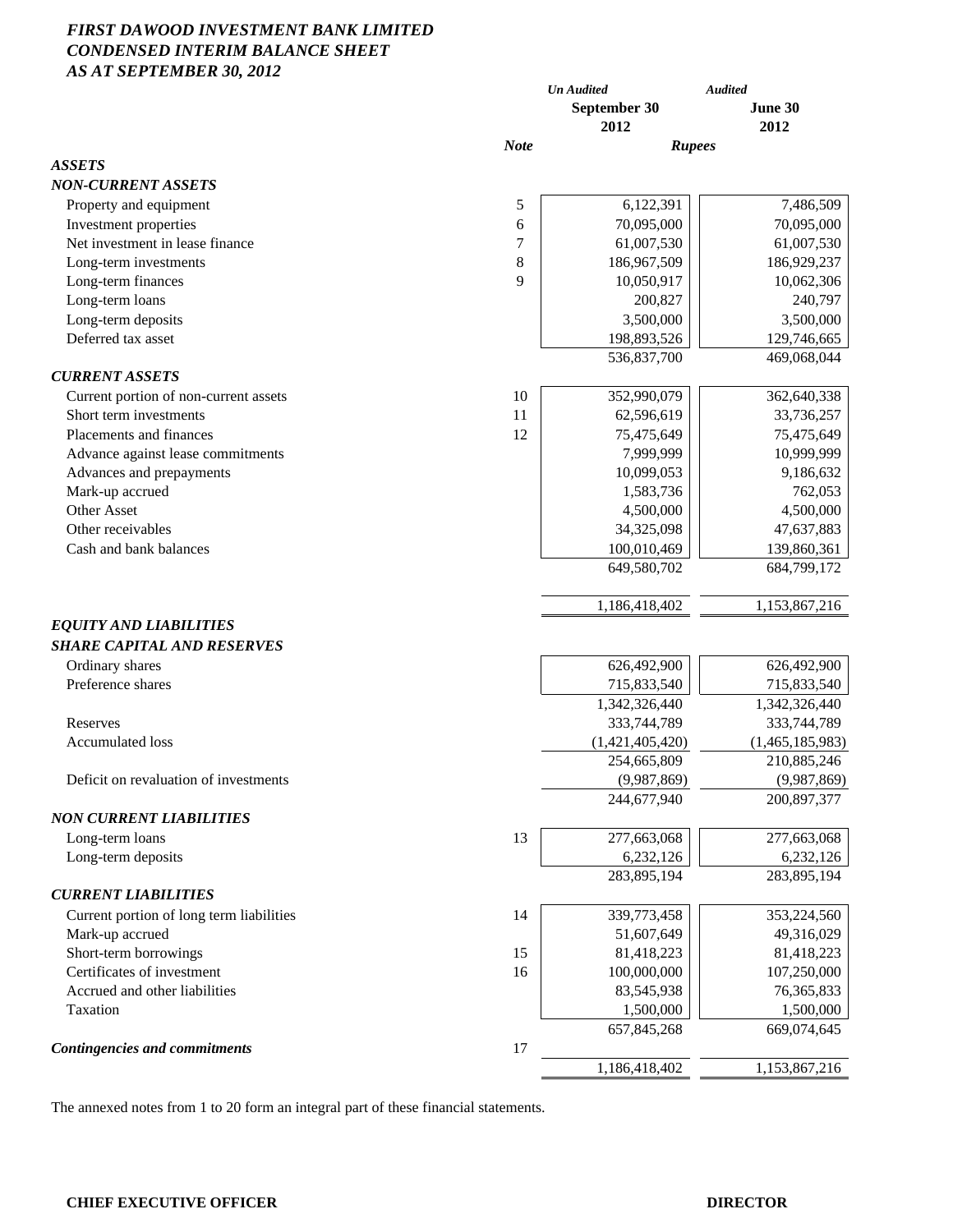# *FIRST DAWOOD INVESTMENT BANK LIMITED CONDENSED INTERIM PROFIT AND LOSS ACCOUNT FOR THE PERIOD ENDED SEPTEMBER 30, 2012*

|                                                                 |        |             | September 30<br>2012 | September 30<br>2011 |
|-----------------------------------------------------------------|--------|-------------|----------------------|----------------------|
|                                                                 |        | <b>Note</b> | <b>Rupees</b>        |                      |
| <b>INCOME</b>                                                   |        |             |                      |                      |
| Lease income                                                    |        |             | 5,392                | 2,005,304            |
| Return on placements, finances, deposits and investments        |        |             | 2,603,681            | 7,463,295            |
| Gain on sale of securities                                      |        |             | 1,416,494            |                      |
| Income from long-term finances                                  |        |             | 149,627              | 2,018,372            |
| Other income / (loss)                                           |        |             | 1,669,526            | (6, 597, 344)        |
|                                                                 |        |             | 5,844,720            | 4,889,627            |
| <b>PROVISIONS / CHANGES IN FAIR VALUE</b>                       |        |             |                      |                      |
| Reversal / (Provision) for lease losses and doubtful recoveries |        |             | 104,680              | (7,364,880)          |
| Provsion for Impairment                                         |        |             |                      |                      |
| Loss on revaluation of investments - held-for-trading           |        |             | (435, 435)           |                      |
| Surplus on revaluation of investment property                   |        |             |                      |                      |
|                                                                 |        |             | 5,513,965            | (2,475,253)          |
| <b>EXPENDITURE</b>                                              |        |             |                      |                      |
| Administrative expenses                                         |        |             | 19,538,056           | 18,264,321           |
| Finance cost                                                    |        |             | 4,125,033            | 11,401,467           |
|                                                                 |        |             | (23,663,089)         | (29,665,788)         |
|                                                                 |        |             | (18, 149, 124)       | (32, 141, 041)       |
| Share of loss of associates                                     |        |             |                      | (8,055,164)          |
| (LOSS) BEFORE TAXATION<br><b>TAXATION</b>                       |        |             | (18, 149, 124)       | (40, 196, 205)       |
| Current year                                                    |        |             |                      | 500,000              |
| Prior year                                                      |        |             |                      |                      |
| Deffered                                                        |        |             | 69,146,861           |                      |
|                                                                 |        |             |                      |                      |
| PROFIT / (LOSS) AFTER TAXATION                                  |        |             | 50,997,737           | (40, 696, 205)       |
| Earnings / (loss) per share - basic -                           | Rupees |             | 0.81                 | (0.65)               |
| Earnings / (loss) per share - diluted -                         | Rupees |             | 0.38                 | (0.30)               |
|                                                                 |        |             |                      |                      |

The annexed notes from 1 to 20 form an integral part of these financial statements.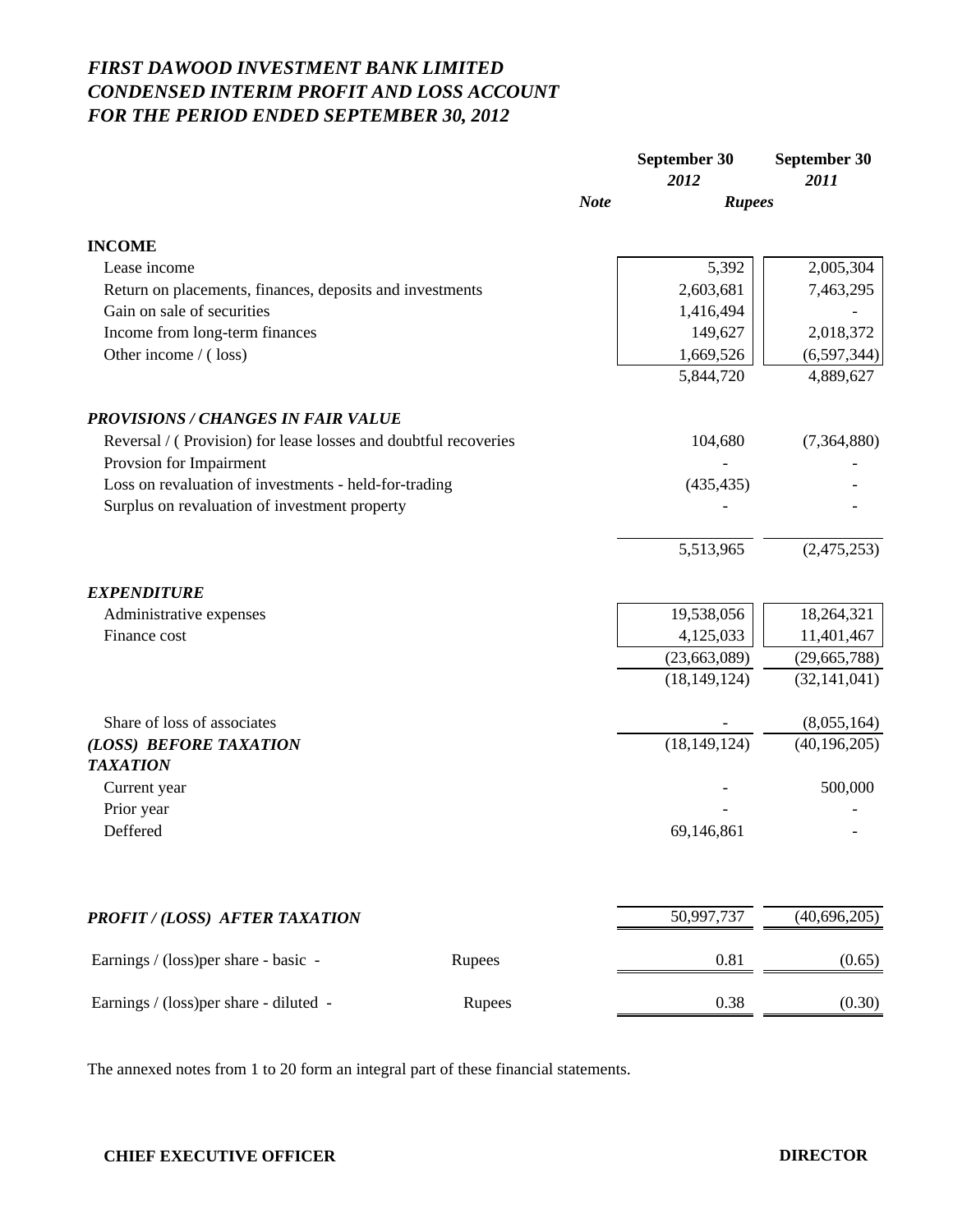# *FIRST DAWOOD INVESTMENT BANK LIMITED CONDENSED INTERIMSTATEMENT OF COMPREHENSIVE INCOME FOR THE PERIOD ENDED SEPTEMBER 30, 2012*

|                                                                              | <b>September</b><br>2012 | <b>September</b><br>2011 |
|------------------------------------------------------------------------------|--------------------------|--------------------------|
|                                                                              | <b>Rupees</b>            |                          |
| Net income $/(loss)$ after taxation for the period                           | 50,997,737               | (40,696,205)             |
| Other comprehensive income / loss                                            |                          |                          |
| Deficit on re-measurement of investments classified<br>as available for sale |                          |                          |
| Share of surplus on remeasurement<br>of investments in associate             |                          | 1,184,552                |
| Total comprehensive income / (loss) for the period                           | 50,997,737               | (39,511,653)             |

The annexed notes from 1 to 20 form an integral part of these financial statements.

# **CHIEF EXECUTIVE OFFICER DIRECTOR**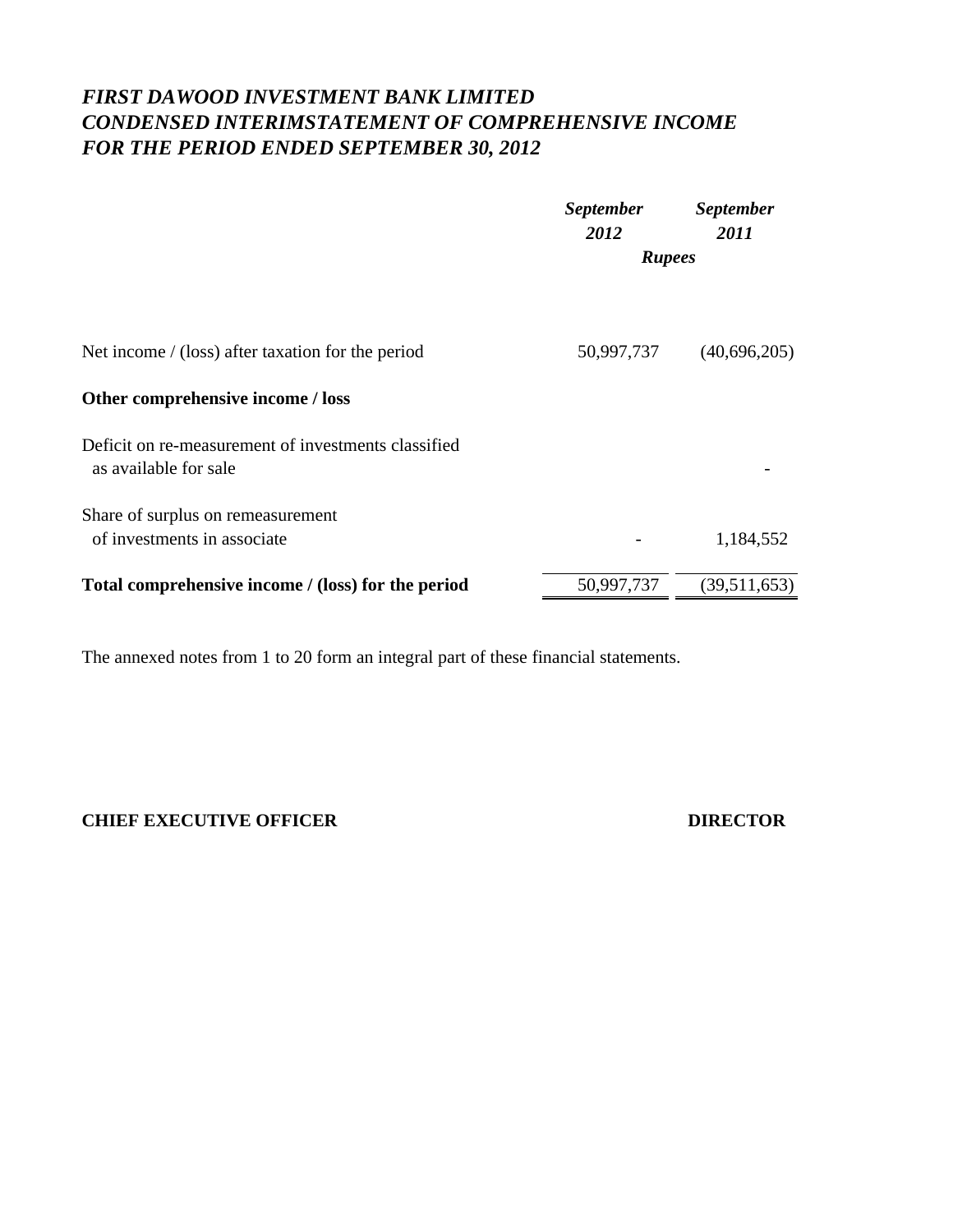# *FIRST DAWOOD INVESTMENT BANK LIMITED CONDENSED INTERIM CASH FLOW STATEMENT FOR THE PERIOD ENDED SEPTEMBER 30, 2012*

|                                                                                         | September 30<br>2012 | September 30<br>2011 |
|-----------------------------------------------------------------------------------------|----------------------|----------------------|
| <b>Note</b><br>A. CASH FLOW FROM OPERATING ACTIVITIES                                   | <b>Rupees</b>        | <b>Rupees</b>        |
| Loss before taxation                                                                    | (18, 149, 124)       | (40, 196, 205)       |
| Adjustments:                                                                            |                      |                      |
| - Depreciation                                                                          | 780,801              | 2,212,980            |
| - Gain on sale of investments                                                           | (1,416,494)          |                      |
| - Share of loss / (profit) of equity accounted investees                                |                      | 8,055,164            |
| - Finance cost                                                                          | 4,125,033            | 11,401,467           |
| - Gain on sale of property and equipment                                                | (80, 333)            |                      |
| - Reversal / (Provision) for lease losses and doubtful recoveries                       | (104, 680)           | 7,364,880            |
| - Exchange gain                                                                         | (38,272)             | (2,393)              |
| - Other income / (loss)                                                                 | (1,669,526)          | 8,966,738            |
|                                                                                         | 1,596,529            | 37,998,836           |
|                                                                                         | (16, 552, 595)       | (2,197,369)          |
| Changes in operating assets and liabilities                                             |                      |                      |
| (Increase) / decrease in operating assets                                               |                      |                      |
| Net investment in lease finance                                                         | 9,620,286            | 8,266,351            |
| Long-term finances                                                                      | 11,389               | 808,344              |
| Long-term loans                                                                         | 69,943               | 89,811               |
| Placements and finances                                                                 |                      | 140,000              |
| Advances and prepayments                                                                | (912, 421)           | (397,517)            |
| Advance against lease commitments                                                       | 3,000,000            |                      |
| Interest accrued                                                                        | (821, 683)           | 2,056,139            |
| Other receivables                                                                       | 8,697,204            | (1,338,777)          |
|                                                                                         | 19,664,718           | 9,624,351            |
|                                                                                         | 3,112,123            | 7,426,982            |
| Increase / (decrease) in operating liabilities<br>Certificates of investment / deposits | (7,250,000)          | (6,000,000)          |
| Deposits                                                                                |                      | (2,293,175)          |
| Short-term borrowings                                                                   |                      |                      |
| Accrued and other liabilities                                                           | 7,180,105            | (5,779,249)          |
|                                                                                         | 3,042,228            | (6,645,442)          |
| Finance cost paid                                                                       | (1,833,414)          | (6,504,962)          |
| Tax paid                                                                                |                      | (355, 823)           |
| Net cash used in from operating activities                                              | 1,208,814            | (13,506,227)         |
|                                                                                         |                      |                      |
| B. CASH FLOW FROM INVESTING ACTIVITIES                                                  |                      |                      |
| Purchase of property and equipment                                                      | (168,075)            | (76,400)             |
| Proceeds from sale of property and equipment                                            | 1,420,833            | 121,050              |
| Long term investment                                                                    |                      |                      |
| Short term investments                                                                  | (28, 860, 362)       | 51,230               |
| Net cash flow from investing activities                                                 | (27,607,604)         | 95,880               |
| C. CASH FLOW FROM FINANCING ACTIVITIES                                                  |                      |                      |
| Repayment of long-term loans                                                            | (13, 451, 102)       | (750,000)            |
| Net cash flow (used in) / from financing activities                                     | (13, 451, 102)       | (750,000)            |
| Net decrease in cash and cash equivalents                                               | (39, 849, 892)       | (14,160,347)         |
|                                                                                         |                      |                      |
| Cash and cash equivalents at beginning of the period                                    | 139,860,361          | 114,051,788          |
| Cash and cash equivalents at end of the period                                          | 100,010,469          | 99,891,441           |
|                                                                                         |                      |                      |

The annexed notes from 1 to 20 form an integral part of these financial statements.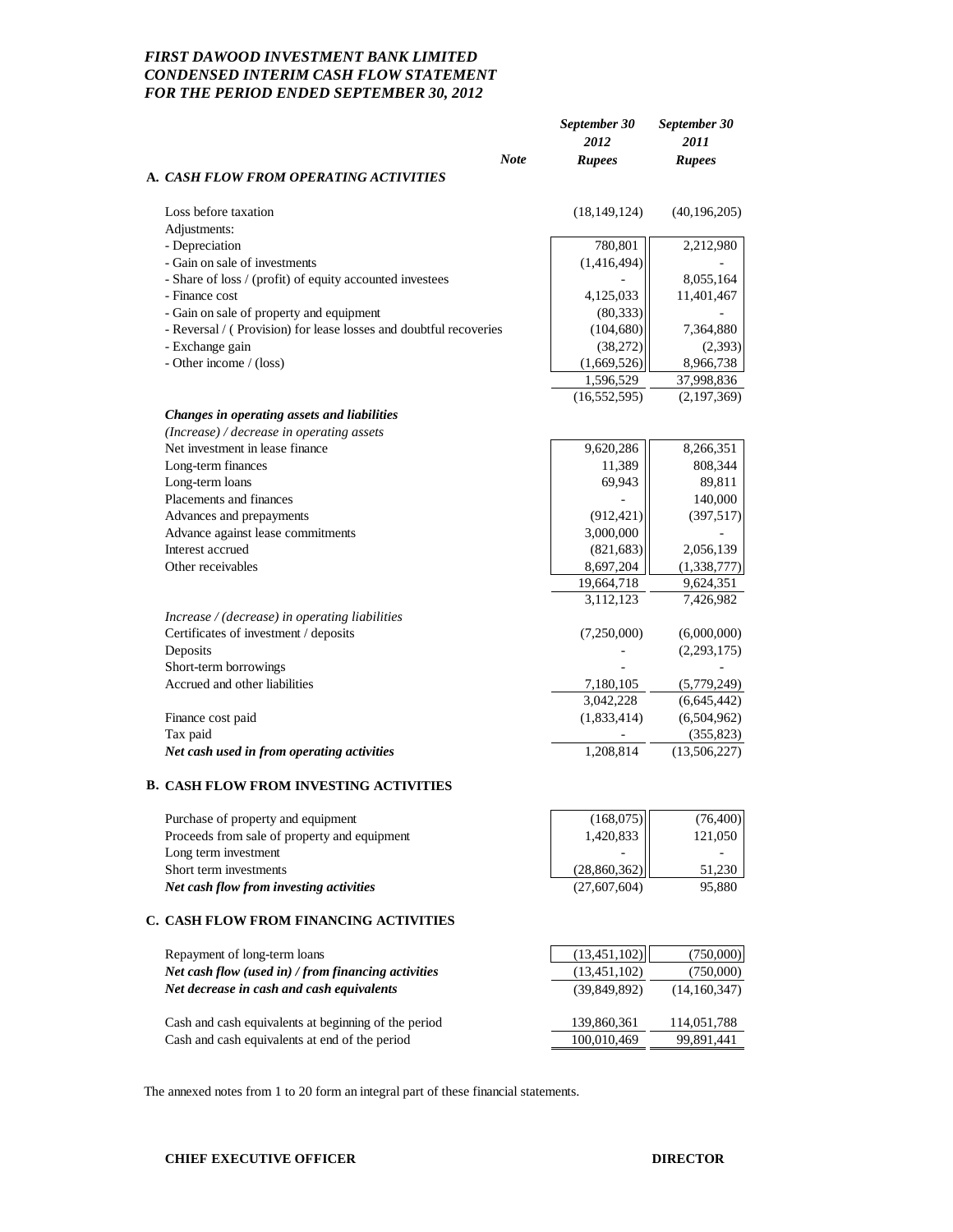### *FIRST DAWOOD INVESTMENT BANK LIMITED CONDENSED INTERIM STATEMENT OF CHANGES IN EQUITY FOR THE PERIOD ENDED SEPTEMBER 30, 2012*

|                                                      |                                  | <b>SHARE CAPITAL</b>               |                                    | <b>CAPITAL RESERVES</b>           |                                                           |                                                                                 | <b>REVENUE RESERVES</b>                                                     |              |
|------------------------------------------------------|----------------------------------|------------------------------------|------------------------------------|-----------------------------------|-----------------------------------------------------------|---------------------------------------------------------------------------------|-----------------------------------------------------------------------------|--------------|
|                                                      | <b>ORDINARY</b><br><b>SHARES</b> | <b>PREFERENCE</b><br><b>SHARES</b> | <b>STATUTORY</b><br><b>RESERVE</b> | PREMIUM ON<br><b>RIGHT SHARES</b> | <b>CAPITAL</b><br><b>RESERVE ON</b><br><b>ACQUISITION</b> | (DEFICIT) /<br><b>SURPLUS ON</b><br><b>REVALUATION OF</b><br><b>INVESTMENTS</b> | <b>(ACCUMULATED</b><br>$LOSS$ ) /<br><b>UNAPPROPRIATED</b><br><b>PROFIT</b> | <b>TOTAL</b> |
|                                                      |                                  |                                    |                                    |                                   | Rupees-                                                   |                                                                                 |                                                                             |              |
| Balance as at July 01, 2011                          | 626,492,900                      | 715,833,540                        | 277,721,395                        | 53,426,910                        | 2,596,484                                                 | (24, 762, 440)                                                                  | (1,060,165,419)                                                             | 591,143,370  |
| Total Comprehensive income for the quarter           |                                  |                                    |                                    |                                   |                                                           | 1,184,552                                                                       | (40,696,205)                                                                | (39,511,653) |
| Dividend on preference shares $@$ 4% for the quarter |                                  |                                    | $\overline{\phantom{a}}$           |                                   |                                                           |                                                                                 | (7,217,171)                                                                 | (7,217,171)  |
| Balance as at September 30 2011                      | 626,492,900                      | 715,833,540                        | 277,721,395                        | 53,426,910                        | 2,596,484                                                 | (23,577,888)                                                                    | (1,108,078,795)                                                             | 544,414,546  |
| Balance as at July 01, 2012                          | 626,492,900                      | 715,833,540                        | 277,721,395                        | 53,426,910                        | 2,596,484                                                 | (9,987,869)                                                                     | (1,465,185,986)                                                             | 200,897,374  |
| Total Comprehensive income for the quarter           |                                  |                                    |                                    |                                   |                                                           |                                                                                 | 50,997,737                                                                  | 50,997,737   |
| Dividend on preference shares $@$ 4% for the quarter |                                  |                                    | $\overline{\phantom{a}}$           |                                   |                                                           |                                                                                 | (7,217,171)                                                                 | (7,217,171)  |
| Balance as at September 30 2012                      | 626,492,900                      | 715,833,540                        | 277,721,395                        | 53,426,910                        | 2,596,484                                                 | (9,987,869)                                                                     | (1,421,405,420)                                                             | 244,677,940  |

\*-

The annexed notes from 1 to 20 form an integral part of these financial statements.

**CHIEF EXECUTIVE OFFICER**

**DIRECTOR**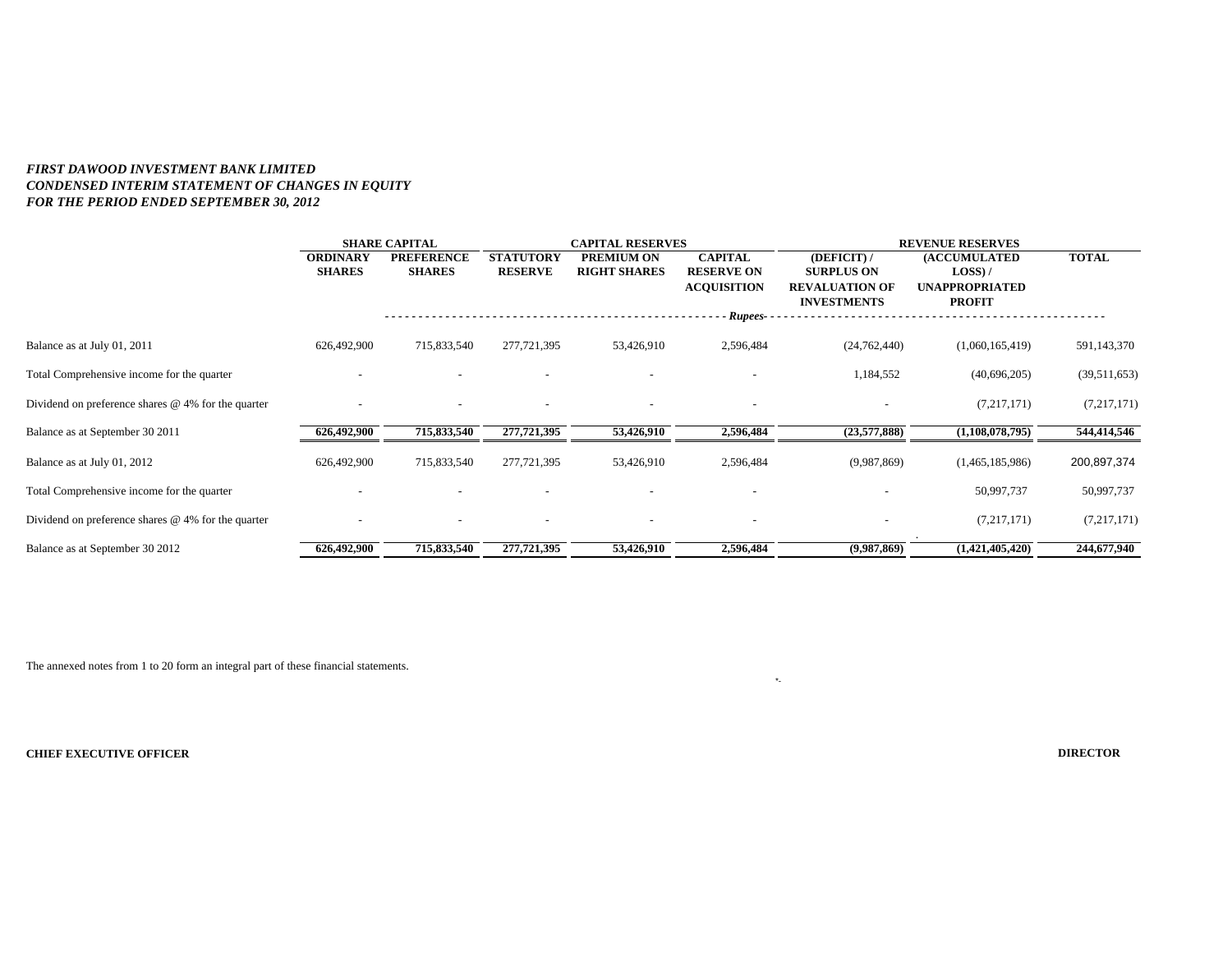# *FIRST DAWOOD INVESTMENT BANK LIMITED CONDENSED INTERIM NOTES TO THE FINANCIAL STATEMENTS (UNAUDITED) FOR THE PERIOD ENDED SEPTEMBER 30, 2012*

#### *1. STATUS AND NATURE OF BUSINESS*

First Dawood Investment Bank Limited ("the Company") was incorporated on June 22, 1994 as a public limited company in Pakistan under the Companies Ordinance, 1984 and is listed on the Karachi Stock Exchange. The registered office of the Company is situated in Karachi, Pakistan. The Company had obtained the licenses for Leasing business and Investment Finance Services under Non Banking Finance Companies (Establishment and Regulation) Rules, 2003 ("the Rules") and Non Banking Finance Companies and Notified Entities Regulations, 2008 ("the Regulation") from the Securities and Exchange Commission of Pakistan (SECP), which has been expired and now applied for renewal.

#### *2. BASIS OF PRESENTATION*

These condensed interim financial statements are unaudited and have been prepared in accordance with the requirements of the Non Banking Finance Companies and Notified Entities Regulations, 2008 (the Regulation), the Non Banking Finance Companies (Establishment and Regulation) Rules, 2003 (the Rules), the Companies Ordinance, 1984 (the Ordinance), directives issued by the SECP and approved accounting standards as applicable in Pakistan. Approved Accounting Standards comprise of such International Financial Reporting Standards (IFRS) as are notified under the provisions of the Ordinance. Wherever, the requirements of the Rules, the Regulations, the Ordinance or directives issued by SECP differ with the requirements of these standards, the requirements of the Regulations, the NBFC Rules, the Ordinance and the said directives take precedence. The disclosures made in these interim financial information have, however, been limited based on the requirements of the IAS 34: 'Interim Financial Reporting'.

The condensed interim financial statements is being submitted to the shareholders as required by Section 245 of the Companies Ordinance, 1984.

#### *3. BASIS OF MEASUREMENT*

These interim financial statements have been prepared under the historical cost convention except for the measurement of certain financial instruments at fair value.

#### *4. ACCOUNTING POLICIES*

The accounting policies and methods of computation adopted in preparation of these interim financial statements are the same as those applied in the preparation of annual financial statements of the Company for the year ended 30 June 2012.

|    |                                        | <b>Note</b> | September 30,<br>2012<br><b>Rupees</b> | <b>June 30,</b><br>2012<br><b>Rupees</b> |
|----|----------------------------------------|-------------|----------------------------------------|------------------------------------------|
| 5. | PROPERTY AND EQUIPMENT                 |             |                                        |                                          |
|    |                                        |             |                                        |                                          |
|    | Furniture & fixtures                   |             | 141,362                                | 145,643                                  |
|    | Equipment and appliances               |             | 1,358,993                              | 1,300,200                                |
|    | Vehicles                               |             | 4,622,036                              | 6,040,666                                |
|    |                                        |             | 6,122,391                              | 7,486,509                                |
|    |                                        |             |                                        |                                          |
|    | 5.1<br>Acquisition of assets - at cost |             |                                        |                                          |
|    | Equipment and appliances               |             | 168,075                                |                                          |
|    | Vehicles                               |             | ٠                                      | 76,400                                   |
|    |                                        |             | 168,075                                | 76,400                                   |
|    | 5.2<br>Disposal of assets - at cost    |             |                                        |                                          |
|    | Vehicles                               |             | 1,340,500                              | 146,900                                  |
|    |                                        |             | 1,340,500                              | 146,900                                  |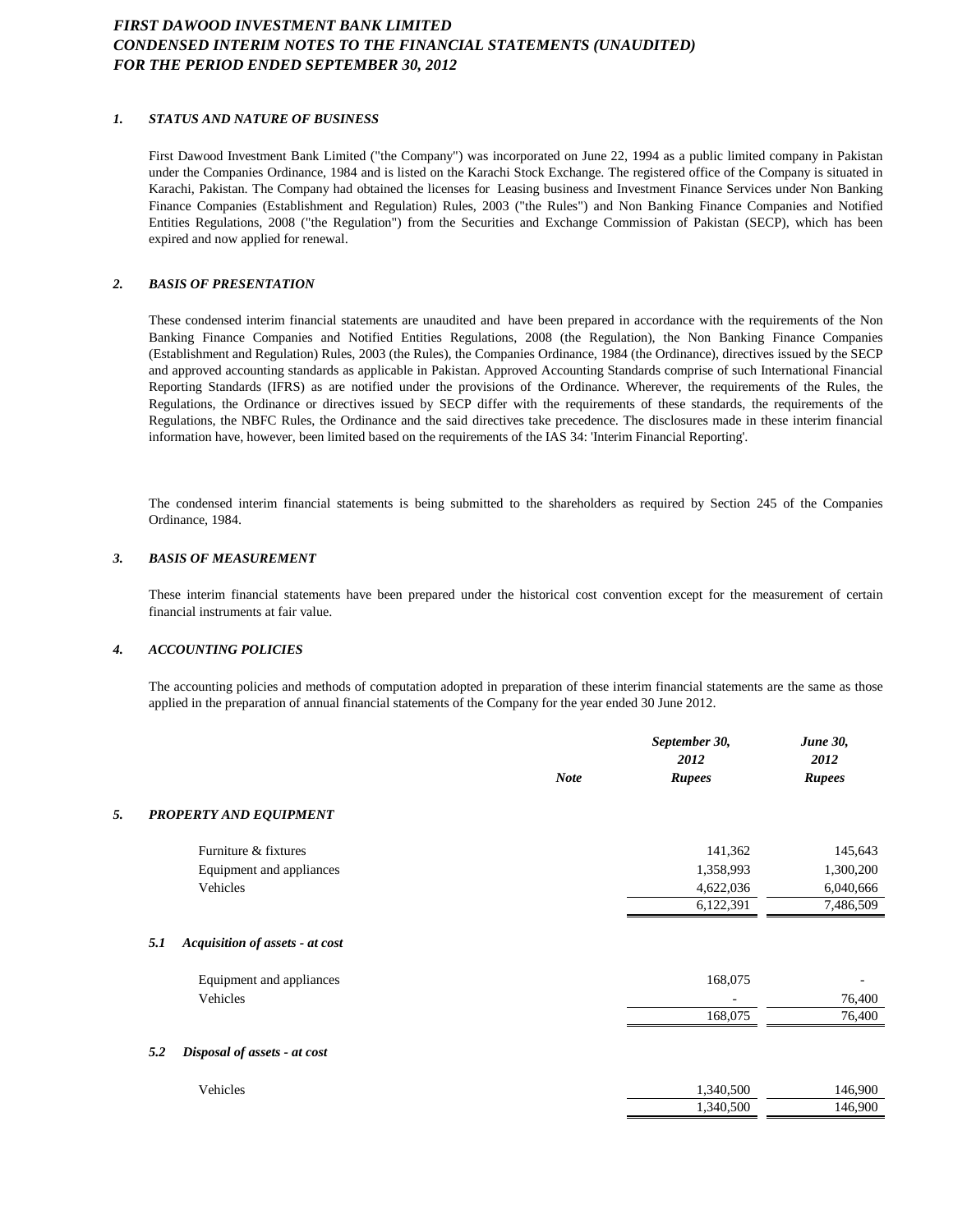|     |                                                                                        |                                   | September 30,<br>2012<br><b>Rupees</b> | June 30,<br>2012<br><b>Rupees</b> |
|-----|----------------------------------------------------------------------------------------|-----------------------------------|----------------------------------------|-----------------------------------|
| 6.  | <b>INVESTMENT PROPERTIES</b>                                                           |                                   |                                        |                                   |
|     | Opening balance<br>Acquired in settlement of assets                                    |                                   | 70,095,000                             | 119,086,520                       |
|     | Disposed off in settlement of liabilities                                              |                                   |                                        | (47,990,624)                      |
|     | Transferred to operating fixed assets<br>Loss on fair value adjustment                 |                                   |                                        | (1,000,896)                       |
|     |                                                                                        |                                   | 70,095,000                             | 70,095,000                        |
| 7.  | <b>NET INVESTMENT IN LEASE FINANCE</b>                                                 |                                   |                                        |                                   |
|     | Net investment in lease finance                                                        | 7.1                               | 745,256,592                            | 754,876,878                       |
|     | Provision for doubtful receivables                                                     |                                   | (485,097,475)                          | (485,097,475)                     |
|     | Current portion                                                                        | 10                                | (199, 151, 587)                        | (208, 771, 873)                   |
|     |                                                                                        |                                   | 61,007,530                             | 61,007,530                        |
|     | 7.1<br>Particulars of net investment in lease finance                                  |                                   |                                        |                                   |
|     | Minimum lease payments receivable                                                      |                                   | 760,684,699                            | 767, 322, 488                     |
|     | Residual value of leased assets                                                        |                                   | 139,678,225<br>900,362,924             | 139,678,225<br>907,000,713        |
|     |                                                                                        |                                   |                                        |                                   |
|     | Unearned finance income<br>Net Investment in lease finance                             |                                   | (152, 123, 832)<br>748,239,092         | (152, 123, 835)<br>754,876,878    |
|     |                                                                                        |                                   |                                        |                                   |
| 8.  | <b>LONG TERM INVESTMENTS</b>                                                           |                                   |                                        |                                   |
|     | Investment in associates                                                               | 8.1                               | 182,360,837                            | 182,360,837                       |
|     | <b>US Dollar bond</b>                                                                  |                                   | 4,606,672<br>186,967,509               | 4,568,400<br>186,929,237          |
|     | 8.1<br><b>Investment in associates</b>                                                 |                                   |                                        |                                   |
|     | <b>Opening Balance</b>                                                                 |                                   | 182,360,837                            | 163,947,170                       |
|     | Increase in interest in associates                                                     |                                   |                                        | 45,000,000                        |
|     | Transfer to available-for-sale investment                                              |                                   |                                        |                                   |
|     | Share of profit / (loss)<br>Share of surplus / (deficit) on revaluation of investments |                                   |                                        | (27, 454, 104)<br>867,771         |
|     |                                                                                        |                                   | 182,360,837                            | 182,360,837                       |
|     | 8.1.1 Carrying value of investment in associate                                        |                                   |                                        |                                   |
|     | $Sep-12$<br>$Jun-12$                                                                   |                                   |                                        |                                   |
|     | <b>Number of Shares</b>                                                                | Name of associate                 |                                        |                                   |
|     | 2,246,070<br>2,246,070                                                                 | Dawood Capital Management Ltd.    | 22,533,668                             | 22,533,668                        |
|     | 4,762,100<br>4,762,100                                                                 | B.R.R. Investments (Private) Ltd. | 18,198,947                             | 18,198,947                        |
|     | 20,026,010<br>20,026,010                                                               | Dawood Family Takaful Limited     | 141,628,222<br>182,360,837             | 141,628,222<br>182,360,837        |
| 9.  | <b>LONG TERM FINANCES</b>                                                              |                                   |                                        |                                   |
|     | Term finance facilities                                                                |                                   | 356,882,599                            | 356,893,988                       |
|     | Provision for doubtful receivables                                                     |                                   | (193, 038, 217)                        | (193, 038, 217)                   |
|     | Current portion                                                                        | 10                                | (153, 793, 465)<br>10,050,917          | (153, 793, 465)<br>10,062,306     |
|     |                                                                                        |                                   |                                        |                                   |
| 10. | <b>CURRENT PORTION OF NON-CURRENT ASSETS</b>                                           |                                   |                                        |                                   |
|     | Net investment in lease finance                                                        | 7                                 | 199, 151, 587                          | 208,771,873                       |
|     | Long-term finances                                                                     | 9                                 | 153,793,465                            | 153,793,465                       |

Long-term loans 45,027 75,000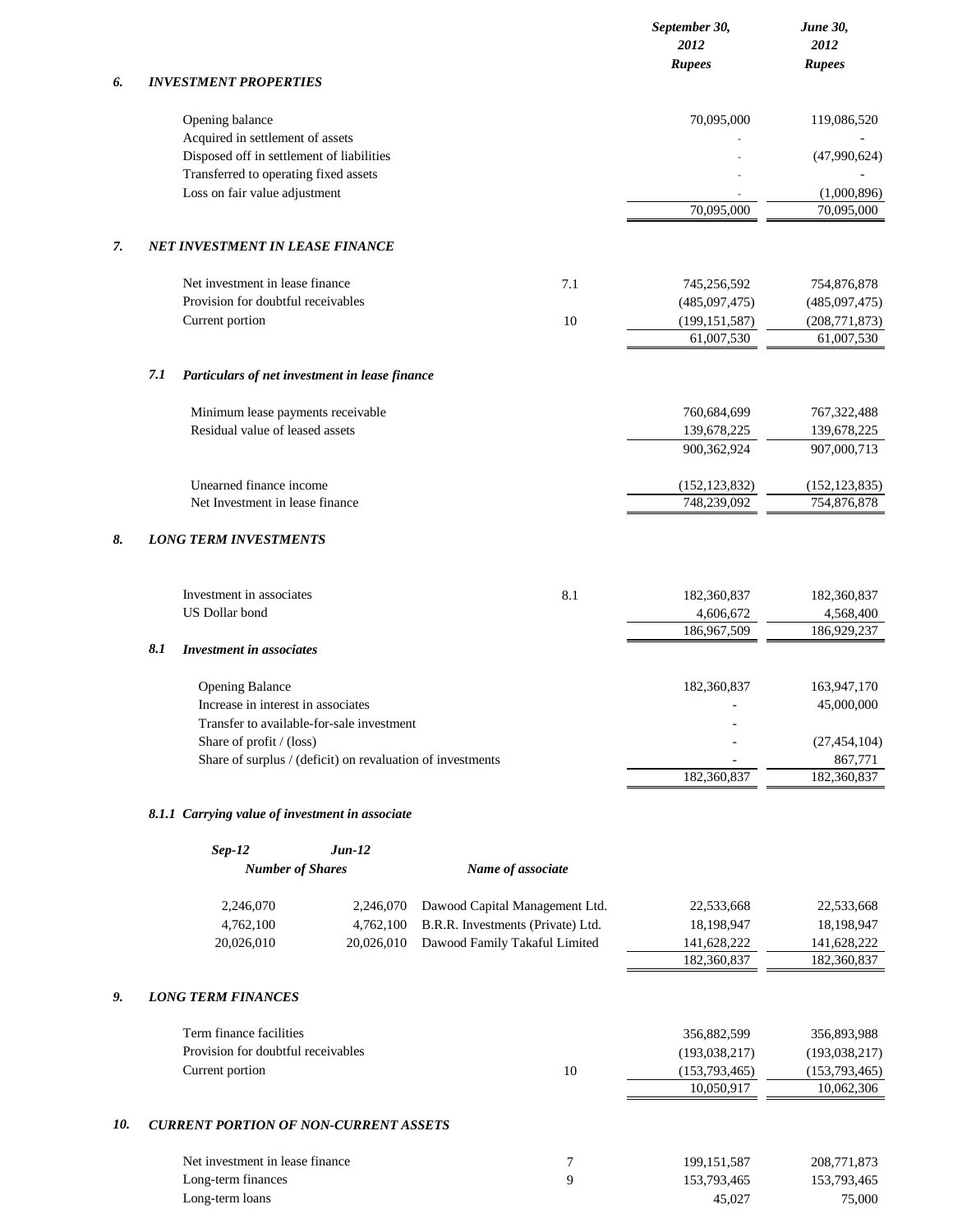|                                                                       |                                     | 352,990,079                                 | 362,640,338                                               |
|-----------------------------------------------------------------------|-------------------------------------|---------------------------------------------|-----------------------------------------------------------|
| <b>SHORT TERM INVESTMENTS</b>                                         |                                     |                                             |                                                           |
| 11.1 Investments - Held for Trading                                   |                                     |                                             |                                                           |
| <b>Listed Ordinary Shares</b>                                         |                                     | 17,992,110                                  | 6,381,748                                                 |
| 11.2 Investments - Available for sale                                 |                                     |                                             |                                                           |
| Term finance certificates<br>Unquoted securities                      |                                     | 24,925,786<br>19,678,723                    | 7,675,786<br>19,678,723                                   |
|                                                                       |                                     | 44,604,509                                  | 27,354,509                                                |
|                                                                       |                                     |                                             |                                                           |
|                                                                       |                                     | 62,596,619                                  | 33,736,257                                                |
|                                                                       |                                     | September 30,<br>2012                       | June 30,<br>2012                                          |
| <b>PLACEMENTS AND FINANCES</b>                                        |                                     |                                             | <b>Rupees</b>                                             |
| Placements and finances- unsecured<br>Provision for doubtful finances |                                     | 14,500,000<br>(14,500,000)                  | 14,500,000<br>(14,500,000)                                |
| Financing against shares<br>Provision for doubtful finances           |                                     | 311,071,100<br>(311,071,100)                | 311,071,100<br>(311,071,100)                              |
| Short-term finance - secured<br>Provision for doubtful finances       |                                     | 66,081,567<br>(39,500,901)<br>26,580,666    | 66,081,567<br>(39,500,901)<br>26,580,666                  |
| Certificates of deposit<br>Provision for doubtful deposits            |                                     | 5,000,000<br>(5,000,000)                    | 5,000,000<br>(5,000,000)                                  |
| Morabaha / Musharika Finances<br>Provision for Doubtful Finances      |                                     | 124,018,446<br>(75, 123, 463)<br>48,894,983 | 124,018,446<br>(75, 123, 463)<br>48,894,983<br>75,475,649 |
| <b>LONG TERM LOANS</b>                                                |                                     |                                             |                                                           |
| Asian Development Bank<br>Commercial banks                            |                                     | 40,509,242<br>456,385,597                   | 49,460,344<br>460,885,597<br>510,345,941                  |
| <b>Current Portion</b>                                                | 14                                  | (219, 231, 771)<br>277,663,068              | (232, 682, 873)<br>277,663,068                            |
| <b>CURRENT PORTION OF LONG TERM LIABILITIES</b>                       |                                     |                                             |                                                           |
| Long term loans<br>Lease deposits                                     |                                     | 219,231,771<br>120,541,687<br>339,773,458   | 232,682,873<br>120,541,687<br>353,224,560                 |
|                                                                       | 11.2 Investments - Held to Maturity |                                             | <b>Rupees</b><br>75,475,649<br>496,894,839                |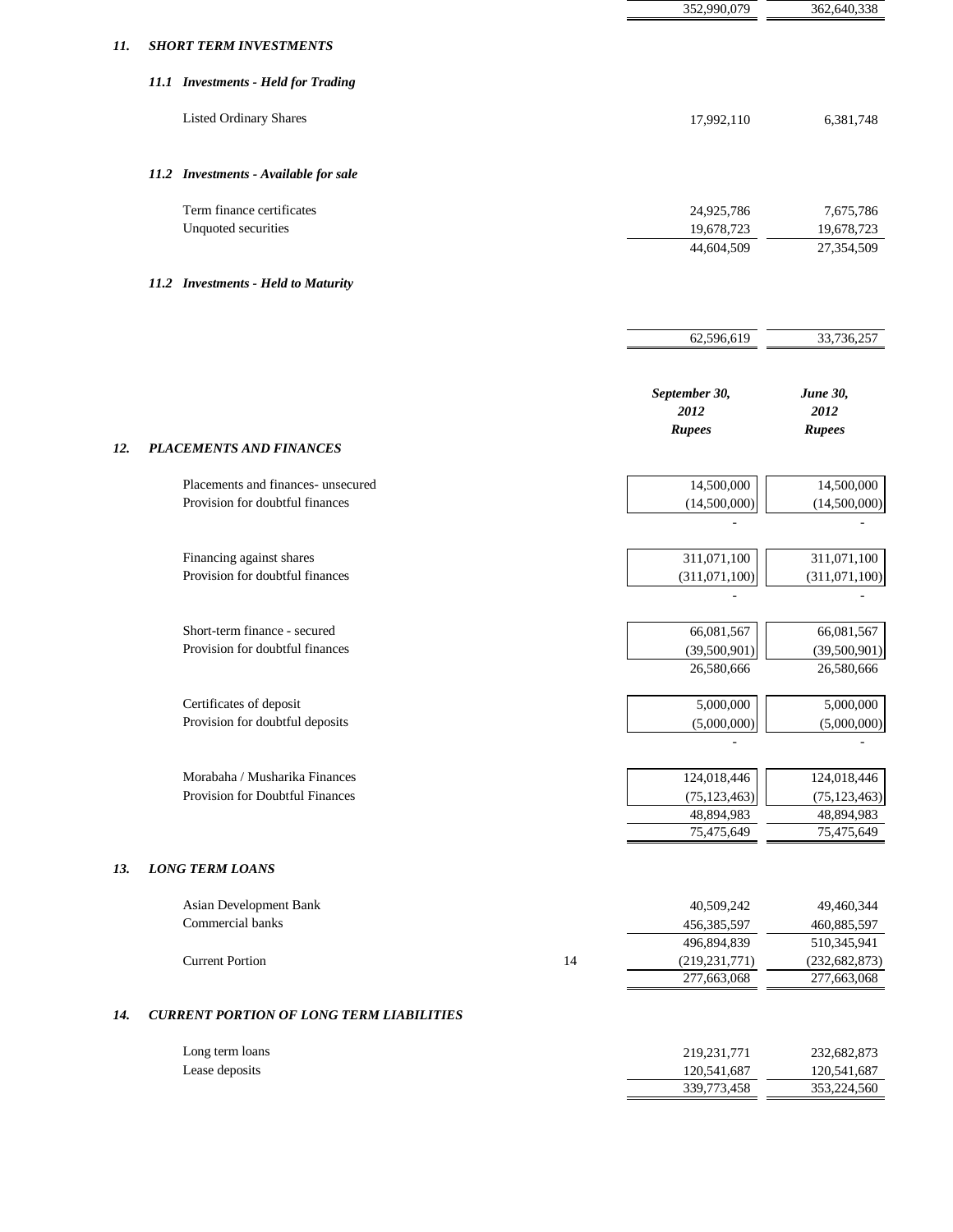#### *15. SHORT TERM BORROWINGS*

|     | <b><i>Unsecured</i></b>                                |               |               |
|-----|--------------------------------------------------------|---------------|---------------|
|     | From commercial banks - call borrowings                | 6,418,223     | 6,418,223     |
|     | Non-banking finance companies - call borrowings        | 75,000,000    | 75,000,000    |
|     |                                                        | 81,418,223    | 81,418,223    |
| 16. | <b>SHORT TERM CERTIFICATES OF INVESTMENT / DEPOSIT</b> |               |               |
|     | Non banking financial institutions                     | 100,000,000   | 107,250,000   |
|     |                                                        | 100,000,000   | 107,250,000   |
| 17. | <b>CONTINGENCIES AND COMMITMENTS</b>                   |               |               |
|     | <b>Contingent Liability</b><br>17.1                    |               |               |
|     | Letters of comfort / guarantee                         | 2,038,000,000 | 2,038,000,000 |

#### *18. TRANSACTIONS WITH RELATED PARTIES*

- *18.1* Related parties comprises of major shareholders, associated companies with or without common directors, other companies with common directors, retirement benefit fund, directors, key management personnel and their close family members.
- *18.2* Details of transactions with related parties and balances with them except for those disclosed elsewhere in the financial statements are as follows:

|                                    |                                | 30-Sep-12                      | $30$ -Jun-12                |                                      |  |
|------------------------------------|--------------------------------|--------------------------------|-----------------------------|--------------------------------------|--|
|                                    | Key<br>management<br>personnel | Associates/<br>related parties | Key management<br>personnel | <b>Associates/related</b><br>parties |  |
|                                    |                                |                                |                             |                                      |  |
| Long term finances / loans         |                                |                                |                             |                                      |  |
| Balance at beginning of the year   |                                |                                | 71,799                      |                                      |  |
| Sanctioned / granted               |                                |                                |                             |                                      |  |
| Received during the year           |                                |                                | (71, 799)                   |                                      |  |
| Balance at end of the year         |                                |                                |                             |                                      |  |
| <b>Investment in associate</b>     |                                |                                |                             |                                      |  |
| Balance at beginning               |                                | 182,360,837                    |                             | 163,947,170                          |  |
| Increase / (decrease) in interest  |                                |                                |                             | 45,000,000                           |  |
| Transfer to / (from) available for |                                |                                |                             |                                      |  |
| sale investments                   |                                |                                |                             |                                      |  |
| Share of (loss / profit)           |                                |                                |                             | (27, 454, 104)                       |  |
| Share of surplus / (deficit) on    |                                |                                |                             |                                      |  |
| revaluation                        |                                |                                |                             | 867,771                              |  |
| Balance at end of the year         |                                | 182,360,837                    |                             | 182,360,837                          |  |
| Short term loan                    |                                | 8,100,000                      |                             | 8,100,000                            |  |
| Disposal of fixed assets - cost    | 1,340,500                      |                                | 3,224,350                   |                                      |  |
| <b>Unearned Rent</b>               |                                | 2,805,500                      |                             | 3,077,000                            |  |
| Markup Accrued                     |                                | 714,000                        |                             | 714,000                              |  |
| <b>Settlement transactions</b>     |                                |                                |                             |                                      |  |
| Short term investments acquired    |                                |                                |                             | 146,000,000                          |  |
| Property acquired                  |                                |                                |                             | 70,000,000                           |  |
| Term finance facility received     |                                |                                |                             | 7,500,000                            |  |
| Term finance facility transferred  |                                |                                |                             | 7,151,192                            |  |
| Cash and bank balances - paid      |                                |                                |                             | 26,000,000                           |  |
| Short term investments transferred |                                |                                |                             | 50,000,000                           |  |